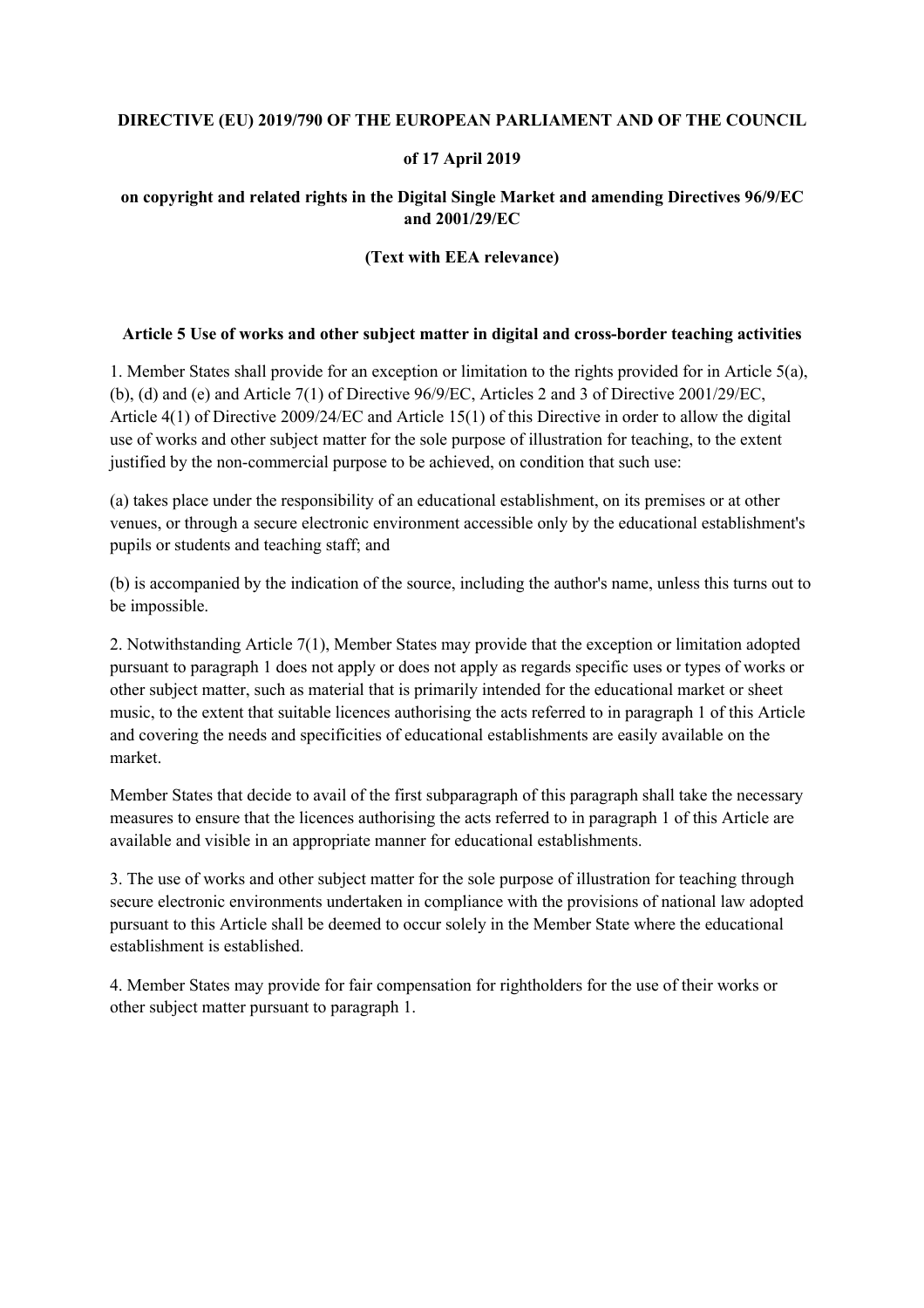# Recitals relating to Article 5

(19) Article 5(3)(a) of Directive 2001/29/EC allows Member States to introduce an exception or limitation to the rights of reproduction, communication to the public and making available to the public of works or other subject matter in such a way that members of the public may access them from a place and a time individually chosen by them, for the sole purpose of illustration for teaching. In addition, Articles 6(2)(b) and 9(b) of Directive 96/9/EC permit the use of a database and the extraction of a substantial part of its contents for the purpose of illustration for teaching. The scope of those exceptions or limitations as they apply to digital uses is unclear. In addition, there is a lack of clarity as to whether those exceptions or limitations would apply where teaching is provided online and at a distance. Moreover, the existing legal framework does not provide for a cross-border effect. This situation could hamper the development of digitally supported teaching activities and distance learning. Therefore, the introduction of a new mandatory exception or limitation is necessary to ensure that educational establishments benefit from full legal certainty when using works or other subject matter in digital teaching activities, including online and across borders.

(20) While distance learning and cross-border education programmes are mostly developed at higher education level, digital tools and resources are increasingly used at all education levels, in particular to improve and enrich the learning experience. The exception or limitation provided for in this Directive should, therefore, benefit all educational establishments recognised by a Member State, including those involved in primary, secondary, vocational and higher education. It should apply only to the extent that the uses are justified by the non-commercial purpose of the particular teaching activity. The organisational structure and the means of funding of an educational establishment should not be the decisive factors in determining whether the activity is non-commercial in nature.

(21) The exception or limitation provided for in this Directive for the sole purpose of illustration for teaching should be understood as covering digital uses of works or other subject matter to support, enrich or complement the teaching, including learning activities. The distribution of software allowed under that exception or limitation should be limited to digital transmission of software. In most cases, the concept of illustration would, therefore, imply the use only of parts or extracts of works, which should not substitute for the purchase of materials primarily intended for the educational market. When implementing the exception or limitation, Member States should remain free to specify, for the different types of works or other subject matter, in a balanced manner, the proportion of a work or other subject matter that can be used for the sole purpose of illustration for teaching. Uses allowed under the exception or limitation should be understood to cover the specific accessibility needs of persons with a disability in the context of illustration for teaching.

(22) The use of works or other subject matter under the exception or limitation for the sole purpose of illustration for teaching provided for in this Directive should only take place in the context of teaching and learning activities carried out under the responsibility of educational establishments, including during examinations or teaching activities that take place outside the premises of educational establishments, for example in a museum, library or another cultural heritage institution, and should be limited to what is necessary for the purpose of such activities. The exception or limitation should cover both uses of works or other subject matter made in the classroom or in other venues through digital means, for example electronic whiteboards or digital devices which might be connected to the internet, as well as uses made at a distance through secure electronic environments, such as in the context of online courses or access to teaching material complementing a given course. Secure